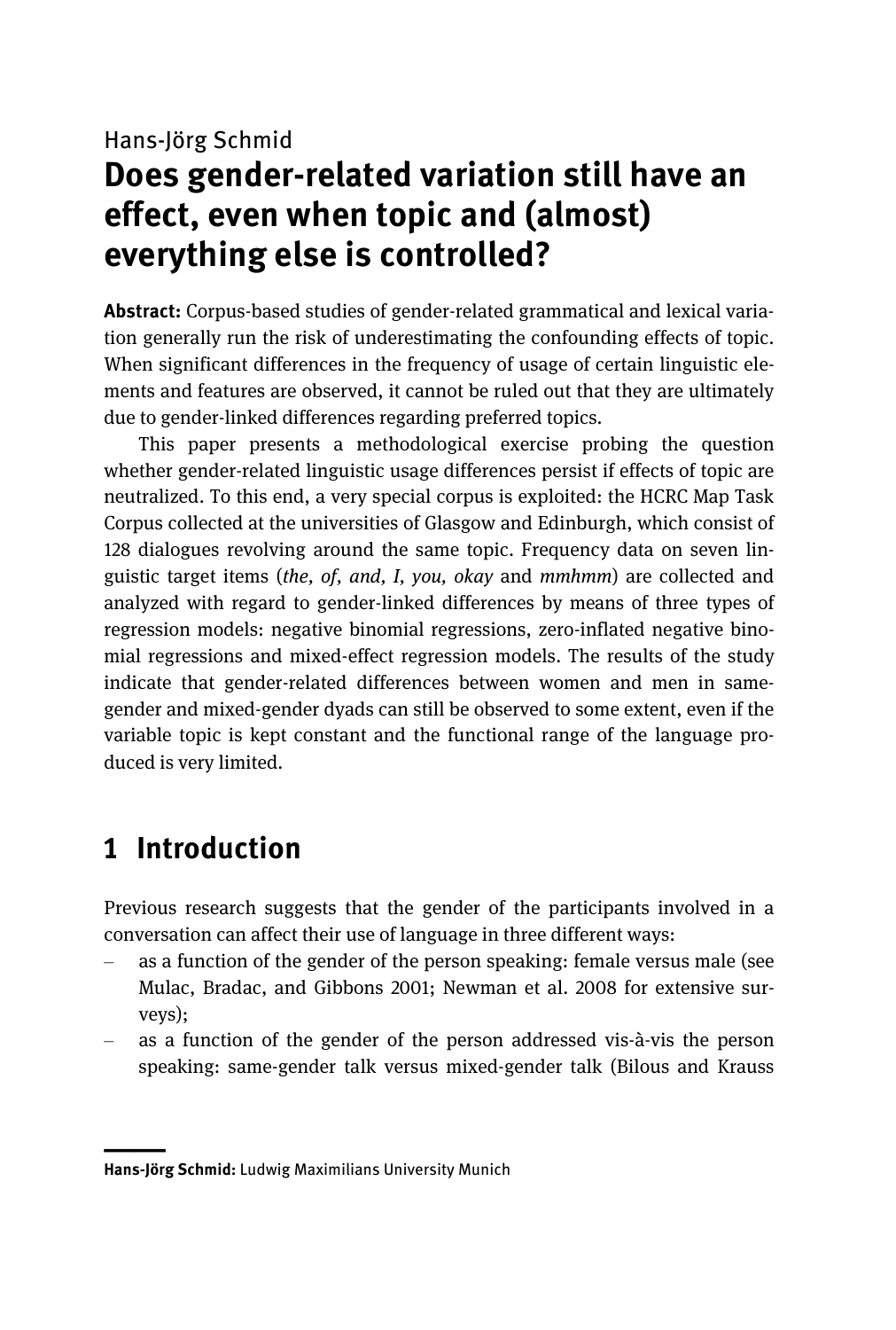1988; Mulac et al. 1988; Hirschman 1994; Hancock and Rubin 2015);

– as a function of the interaction of the two: effects of the gender of the speaker that are contingent on same-gender or mixed-gender talk, or vice versa (McMillan et al. 1977; Palomares 2008).

Previous research also suggests, however, that the observable differences could simply be due women's and men's preferences regarding topics of conversation (Newman et al. 2008: 229). Women have been claimed to spend more time talking about people, past events and personal topics, while men's favourites include job-related topics, sports, politics and technology. Of course, topic choices have a strong effect on linguistic choices. For example, talk about people and past events is much more likely to contain larger numbers of proper nouns, personal and possessive pronouns, temporal and spatial adverbials as well as past tense verbs than talk about politics or cutting-edge technology. Linguistic investigations that seek to identify the effect of gender on linguistic variation are thus well advised to take the confounding effect of topic into consideration. Since topic keeps changing and drifting in casual conversation, it has turned out to be extremely difficult to control this variable in quantitative corpus studies.

It is precisely this dilemma which forms the backdrop and motivation for the present study. What is presented here is actually not much more than a methodological exercise whose key aim is to show to what extent gender-related effects on language use can still be observed if the variable TOPIC is kept constant. The characteristics of a very special dataset are exploited to reach this goal: the Human Communication Research Centre (HCRC) Map Task Corpus collected at the universities of Glasgow and Edinburgh in the 1980s (see Anderson et al. 1991 and http://groups.inf.ed.ac.uk/maptask/#top for more information)<sup>1</sup>. This corpus consists of transcripts of 128 dialogues, all of which had the same setup and involved the same task:

[...] two speakers sit opposite one another and each has a map which the other cannot see. One speaker – designated the Instruction Giver – has a route marked on her map; the other speaker – the Instruction Follower – has no route. The speakers are told that their goal is to reproduce the Instruction Giver's route on the Instruction Follower's map. The maps are not identical and the speakers are told this explicitly at the beginning of their

**<sup>1</sup>** I would like to thank the compilers of the Map Task Corpus for sharing their material with the scientific community and Jean Carletta from the University of Edinburgh for directing me to pertinent information on the HCRC Map Task corpus website.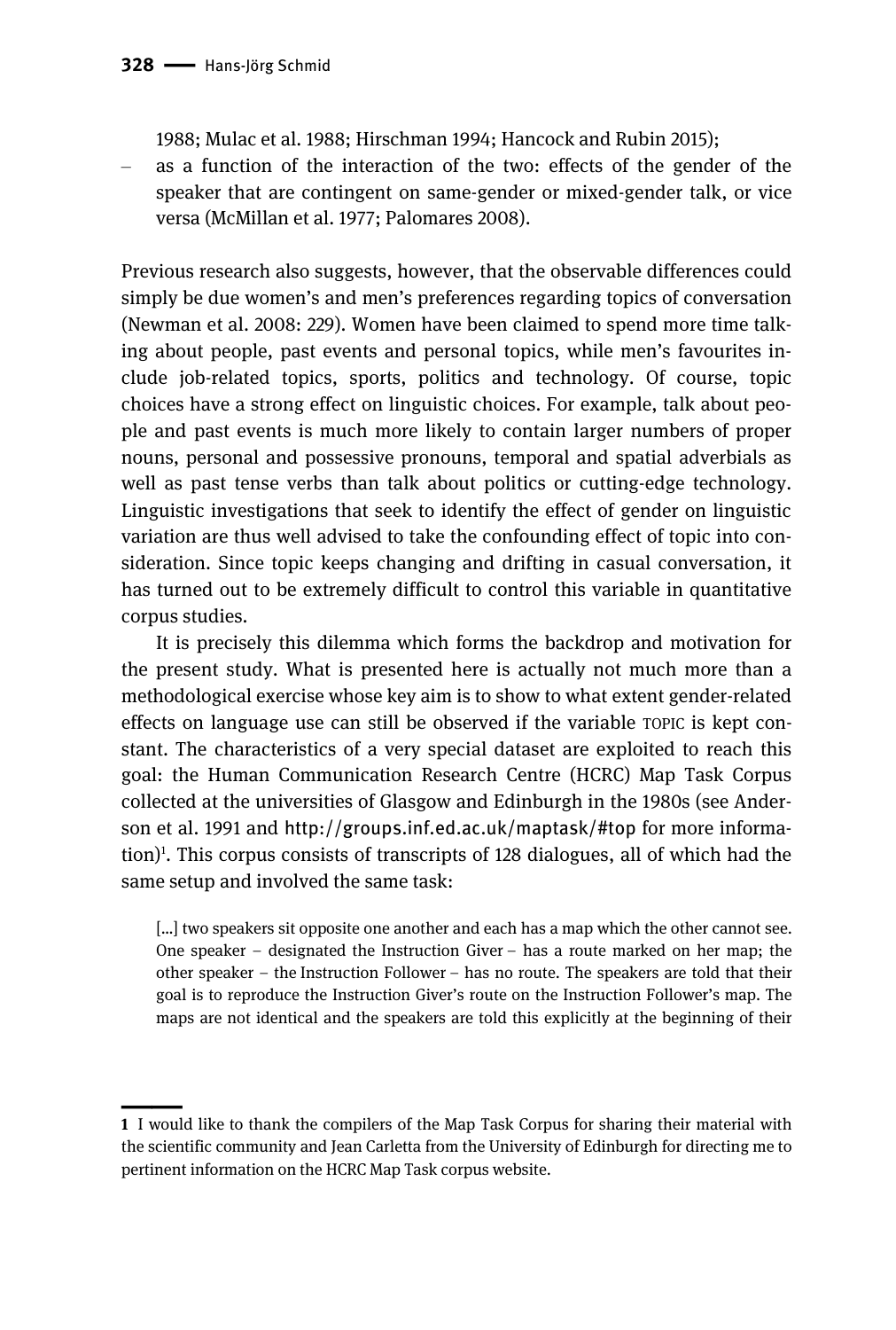first session. It is, however, up to them to discover how the two maps differ (http://groups.inf.ed.ac.uk/maptask/maptask-description.html).

What makes this corpus extremely attractive for the current undertaking is that all of the 128 dialogues revolved around one topic which involves: giving directions, receiving directions and sorting out commonalities and differences between the two maps. If gender-linked differences regarding the usage frequencies of selected linguistic items can be observed in this extremely homogeneous dataset, then it seems quite certain that they are not confounded by the choice of typically feminine or masculine topics. Instead, these differences can either be correlated with the gender of the speaker, with the gender of the person addressed or with other identifiable factors such as the role of the speaker in the dialogue and the familiarity between the participants, many of which are also controlled in the dataset.

## **2 Research question and zero-hypothesis**

The considerations sketched out so far lead to the following research question:

– Do women and men use selected words with different frequencies of occurrence if the variable TOPIC is kept constant and other variables affecting language use are also controlled?

The zero-hypothesis corresponding to this research question can be formulated as follows:

– H0: The relative frequencies of usage of selected words (*the, of, and, I, you, okay, mmhmm*) by women and men does **not** differ in the HCRC Map Task Corpus.

# **3 Data, pre-processing, target variables and data retrieval**

32 women and 32 men took part in the study that produced the raw material for the HCRC Map Task Corpus. All 64 persons were students at the University of Glasgow, 61 of them were native Scots. Participants were between 17 and 30 years old, with a mean age of just under 20 years. Each participant in the test served twice as Instruction Giver (GIVER) and twice as Instruction Follower (FOL-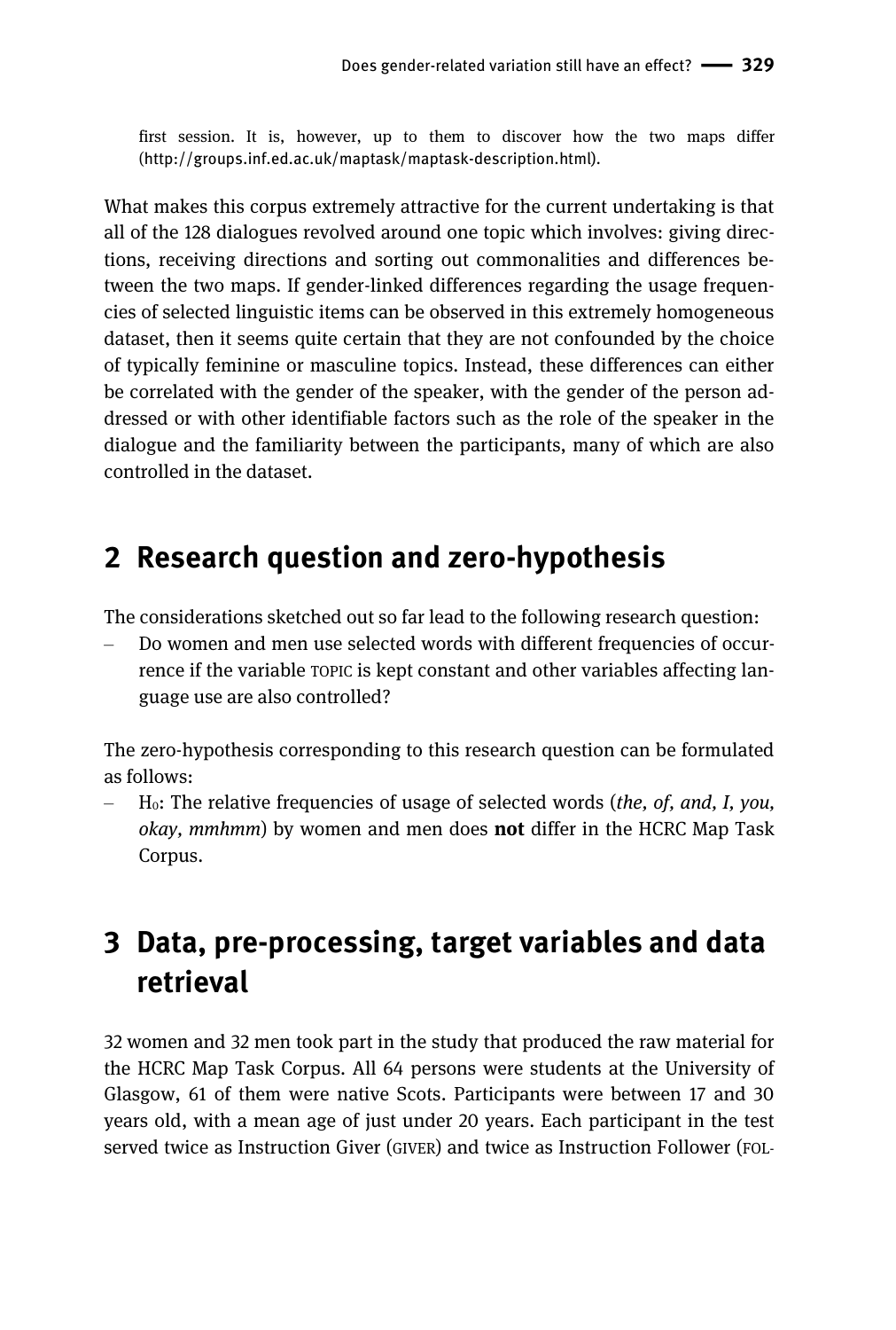LOWER), once talking to a person they already knew (FAMILIAR) and once to someone they were not familiar with (UNFAMILIAR). Each participant thus produced language under four different conditions: talking to a FAMILIAR and an UNFAMILIAR person in the role of GIVER and FOLLOWER. A further predictor that was controlled systematically in the study concerned eye-contact between the interlocutors. In one half of the conversations, the givers and followers could see each other (EYE.YES), in the other half there was a screen preventing eye-contact (EYE.NO). As far as the four combinations in terms of the genders of the two interlocutors are concerned, the corpus is less well balanced. In fact, as the diagrams in Figure 1 show, the number of words contributed in the different combinations varies greatly: There is much less material from mixed-gender DYADS (DYAD.MIXED) than from same-gender ones (DYAD.SAME), and, as is the case in many corpora, MALE participants contribute a considerably larger proportion to the corpus than FEMALE ones.



**Fig. 1:** Distribution of words in the HCRC Map Task Corpus across the target predictors GENDER and DYAD and their combination (absolute numbers;  $f-sg = f$ emale same-gender, m-sg = male same-gender, f-mg = female mixed-gender, m-mg = male same-gender)

Figure 2 provides a more detailed view of the distribution of the data by including the predictors ROLE and FAMILIARITY. The bar chart demonstrates that certain combinations of predictors are represented by a comparatively small number of observations, especially talk by FAMILIAR speakers in MIXED DYADS.

The HCRC Map Task Corpus is made available by the corpus compilers in the form of 128 files each containing one dialogue. The specific aims pursued in the present project required a substantial reprocessing of the original corpus data. The 128 original files were split in such a way that 256 files consisting of the contributions of one speaker to one conversation were created. Each of the resulting files was specified with regard to the five predictor variables: GENDER, DYAD, ROLE, EYE-CONTACT and FAMILIARITY. This revised corpus of 256 files was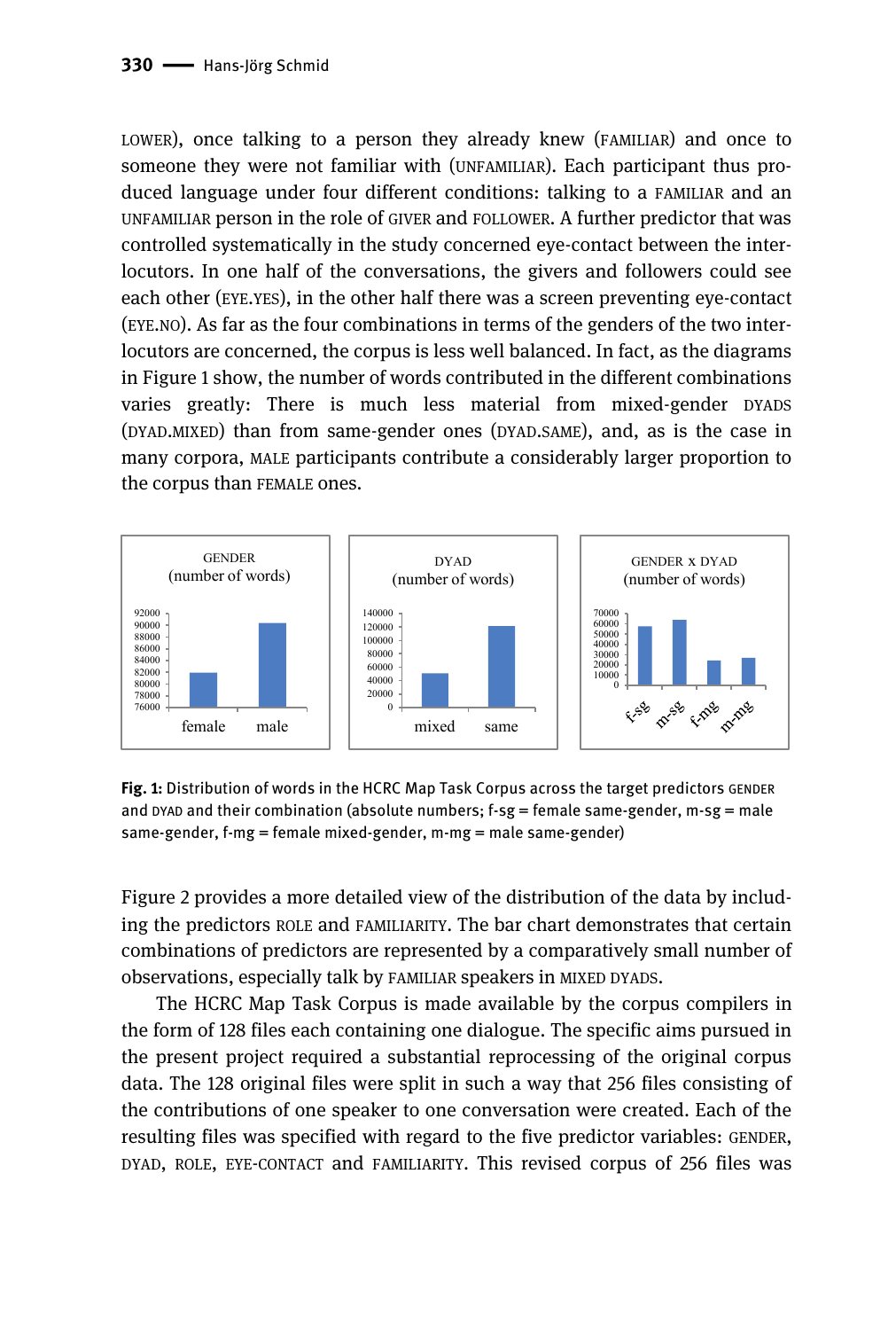used in order to retrieve the frequencies of occurrence of seven linguistic target variables<sup>2</sup>.



**Fig. 2:** Distribution of words in the dataset across target predictors (GENDER and DYAD) and the co-predictors ROLE and FAMILIARITY (absolute numbers)

The choice of these linguistic target features was complicated by the fact that the language used in the Map Task Corpus is highly functional and, as a consequence, extremely reduced regarding its lexical and grammatical complexity. This is the price that had to be paid for obtaining the thematic homogeneity which was the reason for choosing this corpus in the first place. Many linguistic target variables that have proved interesting from the point of view of gender differences such as the use of personal pronouns, past tense verbs or verbs of thinking and speaking hardly occur in the Map Task Corpus. Therefore the selection of linguistic target variables had to strike a balance between the need to collect the amount of data required for sound statistical analyses, on the one hand, and a choice of linguistic features which promised to show gender-related differences, on the other. On the basis of these inclusion criteria, the seven target variables mentioned in the null-hypothesis above were selected:

- the high-frequency grammatical items *the, of* and *and*;
- the deictic pronouns *I* and *you*;
- the discourse-related elements *okay* and *mmhmm*.

**<sup>2</sup>** Laurence Anthony's tool *antwordprofiler* was used for this procedure (version 1200.w; see http://www.laurenceanthony.net/software/antwordprofiler/). Manual post-hoc checks were carried out using his tool *antconc*.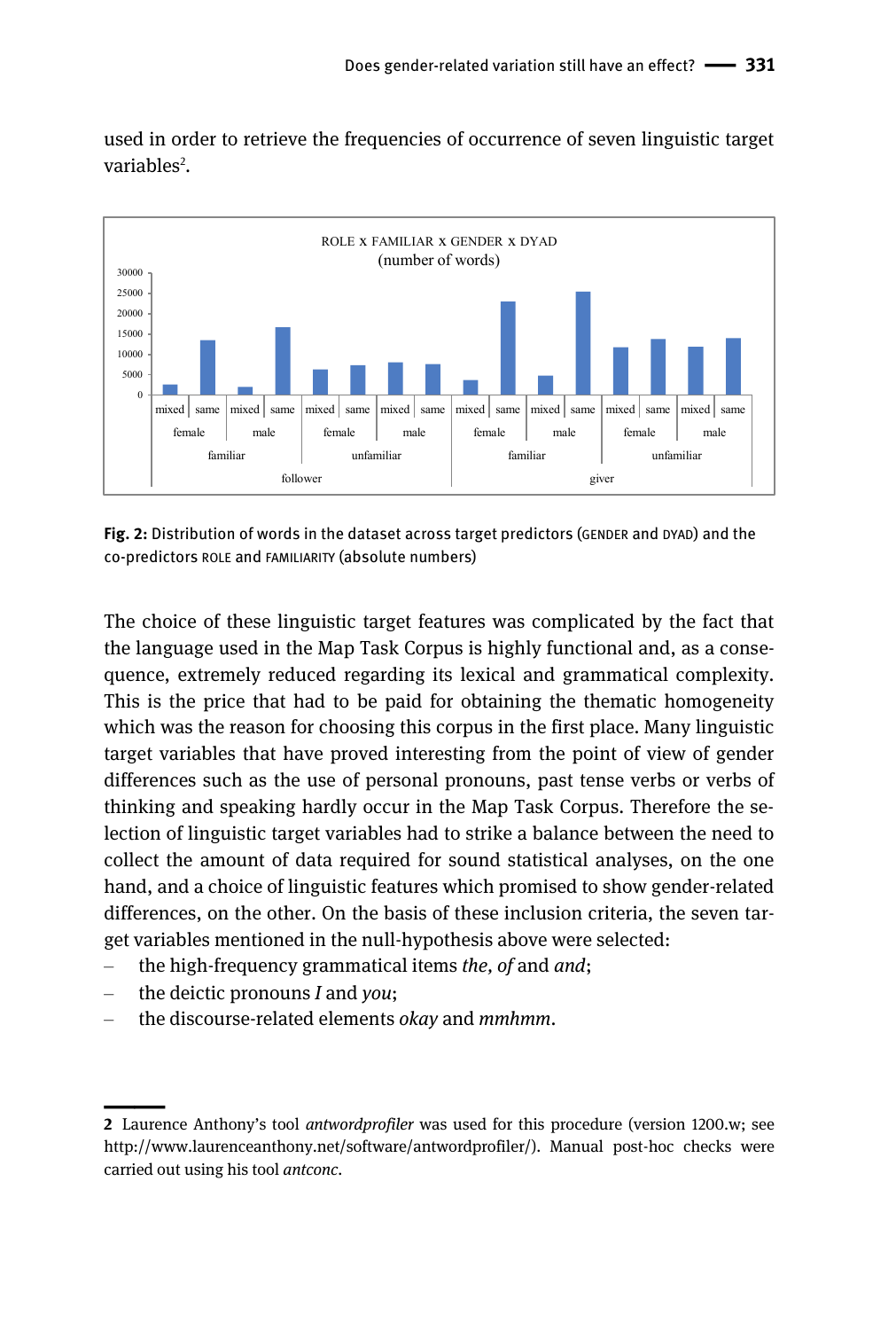## **4 Descriptive statistics**

The boxplots in Figure 3 summarize the distribution of the relative frequencies of usage of the linguistic variables in the target condition GENDER x DYAD.

The visual inspection of the boxplots in Figure 3 does not reveal any big differences with regard to the variables GENDER and DYAD and their combination. The lines indicating the medians generally do not differ much, and most of the boxes show considerable overlap. This does not give rise to the expectation that we will be seeing significant effects of the two target predictors GENDER and DYAD. The only linguistic items whose distribution could promise to yield significant gender-related differences are the discourse-related items *okay* and *mmhmm*. The dispersion of the data is generally quite high, and especially for *mmhmm* and *okay*, zero occurrences per speaker are not uncommon.

## **5 Inferential statistical analysis**

Given the observed structure of the data, it seemed advisable to consider three different types of regression models in order to test for significant effects of the two target predictors GENDER and DYAD and the three co-predictors ROLE, EYE-CONTACT and FAMILIARITY:

- generalized linear regression models for count data which are capable of handling overdispersion, i.e. negative binomial regressions (Hilbe 2011);
- zero-inflated negative binomial regression models for count data with a large number of zero occurrences (Hilbe 2011: 370–382);
- generalized linear mixed-effect regression models taking speaker-based variation into account as random effects (Fahrmeier et al. 2013) $^3$ .

Negative binomial models were used instead of quasi-Poisson models, since it was necessary to compare the generalized linear models to the corresponding zero-inflated models. In order to do this, the Vuong test (Hilbe 2011: 377–380) was applied. This test uses the two likelihood functions to compare negative

**<sup>3</sup>** All calculations were carried out with the help of the software *R* (version 3.1.2). The negative binomial regression models were fitted using the  $qlm$ , nb command from the library MASS, the zero-inflated models with the  $z$ eroinfl function from the pscl package, and the mixedeffects models with the glmer command from the package lme4.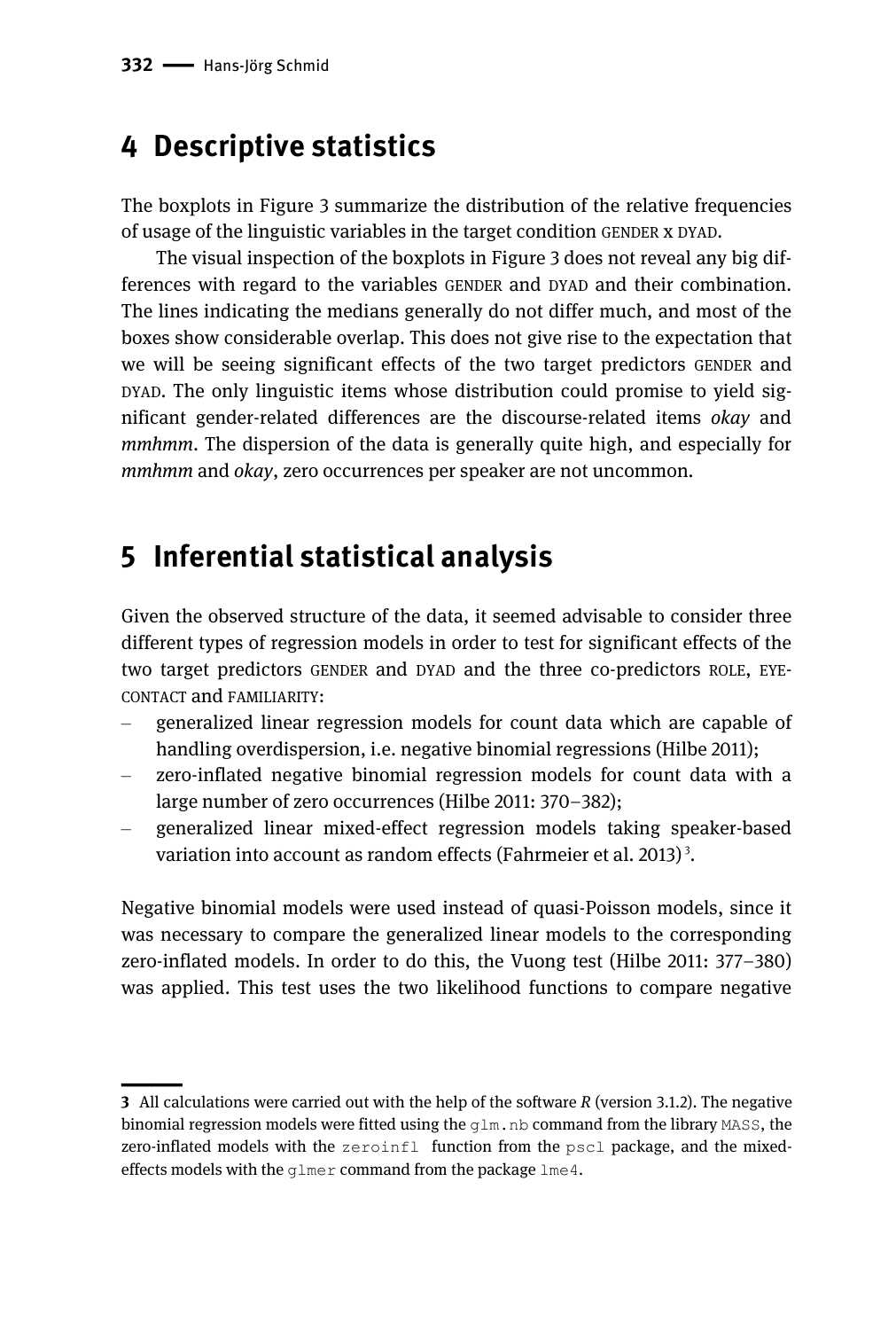

**Fig. 3:** Boxplots of relative frequencies of occurrence of the seven target items in the condition GENDER x DYAD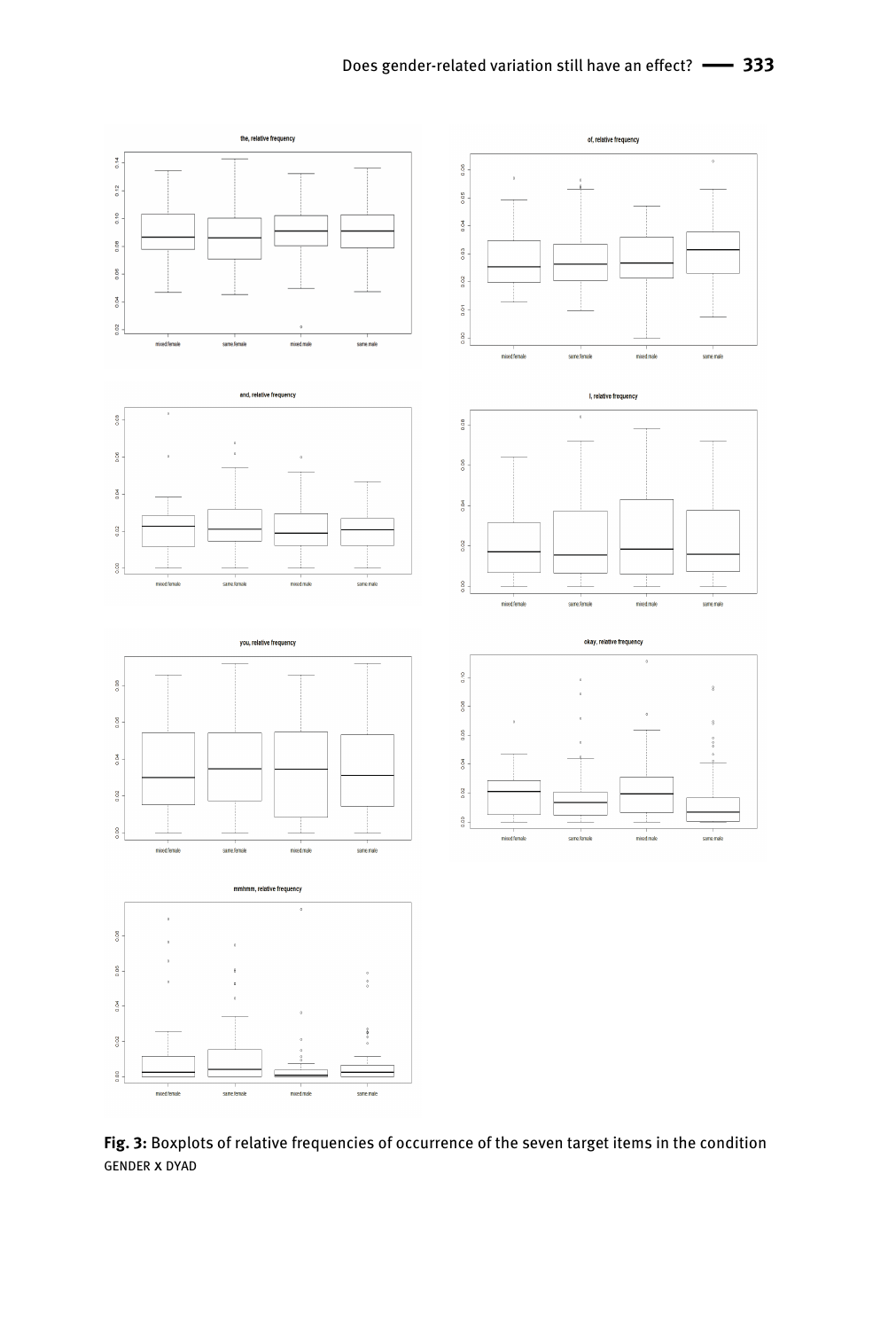binomial models to their corresponding zero-inflated models. Since quasi-Poisson models do not have a likelihood function, they are inadequate in this situation. As negative binomial models are only capable of modeling overdispersion but not underdispersion, quasi-Poisson models were fitted first to check for overdispersion, which was confirmed by dispersion parameters well over 1 in all cases.

**Tab. 1:** List of predictors with significant effects on the target variables in the regression models (all effect sizes are rendered as exp(β); arrows indicate increasing/decreasing tendencies; details of all models can be found in the appendix)

| predictor GENDER<br>linguistic variable<br>n (type of model) |                          | <b>DYAD</b>          | <b>ROLE</b>                | <b>FAMILIARITY</b>             | <b>EYE-CONTACT</b>     |
|--------------------------------------------------------------|--------------------------|----------------------|----------------------------|--------------------------------|------------------------|
| the<br>$n = 15045$<br>(glm.nb)<br>оf                         |                          |                      |                            | unfamiliar                     | no<br>⇩<br>(p<0.1)     |
| $n = 4891$<br>(glm.nb)                                       |                          |                      |                            | 1.12<br>(p<0.05)               |                        |
| and<br>$n = 3914$<br>(glm.nb)                                | male<br>0.87<br>(p<0.01) |                      | giver<br>1.70<br>(p<0.001) |                                | no<br>0.89<br>(p<0.01) |
| I<br>$n = 3793$<br>(glm.nb)                                  |                          |                      | giver<br>0.23<br>(p<0.001) | unfamiliar<br>0.80<br>(p<0.01) |                        |
| you<br>$n = 7230$<br>(glm.nb)                                |                          |                      | giver<br>3.11<br>(p<0.001) |                                |                        |
| okay<br>$n = 2449$<br>(glmer)                                |                          | same<br>⇩<br>(p<0.1) | giver<br>0.38<br>(p<0.001) |                                | no<br>⇧<br>(p<0.1)     |
| mmhmm<br>$n = 911$<br>(glmer)                                | male<br>0.47<br>(p<0.05) |                      | giver<br>0.10<br>(p<0.001) |                                |                        |

The three types of models were fitted for all linguistic target variables with the aim of selecting the model suited best for the specific structure of each of them. It turned out that for the more frequent and more "grammatical" target items *the, of, and, I* and *you*, the random speaker effects included in the mixed-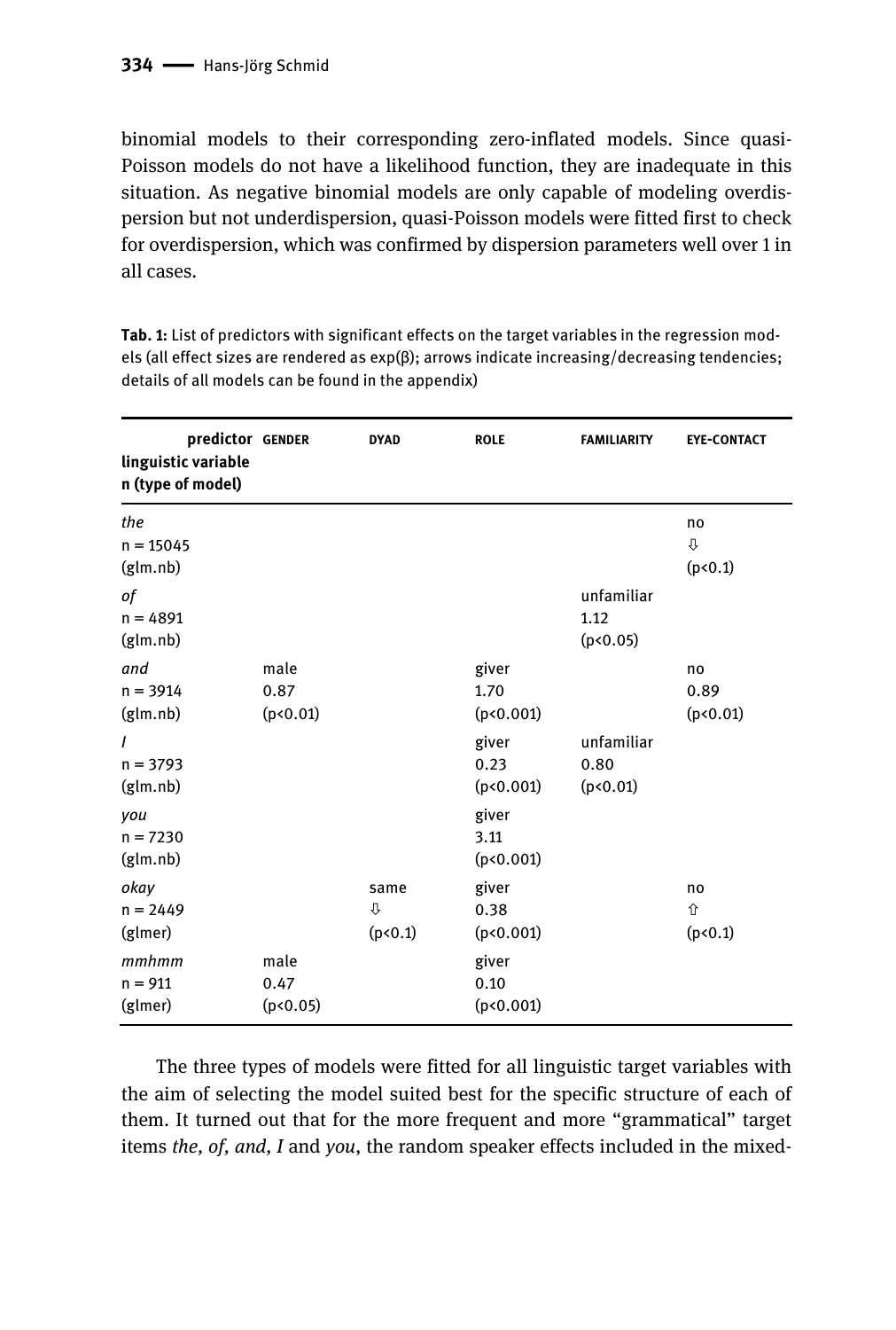effects models did not account for any of the variance in the data. In contrast, these random effects contributed substantially to capturing variance in the models fitted for the data on *okay* and *mmhmm*. Zero-inflated models did not outperform the generalized negative binomial models for any of the linguistic target variables. It was therefore decided to accept and report the negative binomial regression models for the first five items, and the mixed-effects ones for *okay* and *mmhmm.* While interactions were generally taken into consideration, the target interaction GENDER X DYAD failed to be significant for all linguistic target variables.

The remainder of this section will provide a summary of the significant effects predicted by the models fitted for the seven target variables. This will be followed by a discussion of the findings (Section 6) and a general discussion of the results and their implications for the research question (Section 7).

Table 1 summarizes the significant effects rendered in the regression models. Effect sizes (calculated as  $exp(\beta)$ ) and significance levels are reported. Tendencies significant at the 0.1-level are reported as well, but the effects are only indicated by arrows pointing upwards or downwards to indicate increase or decrease. More details can be gleaned from the *R* output for all models provided in the appendix.

## **6 Discussion**

*the*

The negative binomial model for the definite article yields only a decreasing tendency for the NO.EYE-CONTACT condition. In contrast to the findings of previous studies (Schmid 2003;, Newman et al. 2008: 219), neither the GENDER OF THE SPEAKER nor the GENDER OF THE ADDRESSEE seem to affect the frequency of use of the definite determiner *the*. This could suggest that a considerable part of the gender-related variation found in these previous studies was at least influenced by the choices of topic and by the concomitant greater diversity of functions of the definite article. The present results indicate that if topic is held constant, the gender-related differences regarding the frequency of *the* largely disappear.

*of*

On the surface, the situation for the preposition *of* is quite similar. While UNFA-MILIAR speakers are predicted to use *of* significantly more frequently than FAMIL-IAR speakers  $(1.12, p < 0.05)$ , neither GENDER nor DYAD are listed as having significant effects. In contrast to the case of *the*, however, it is rewarding to have a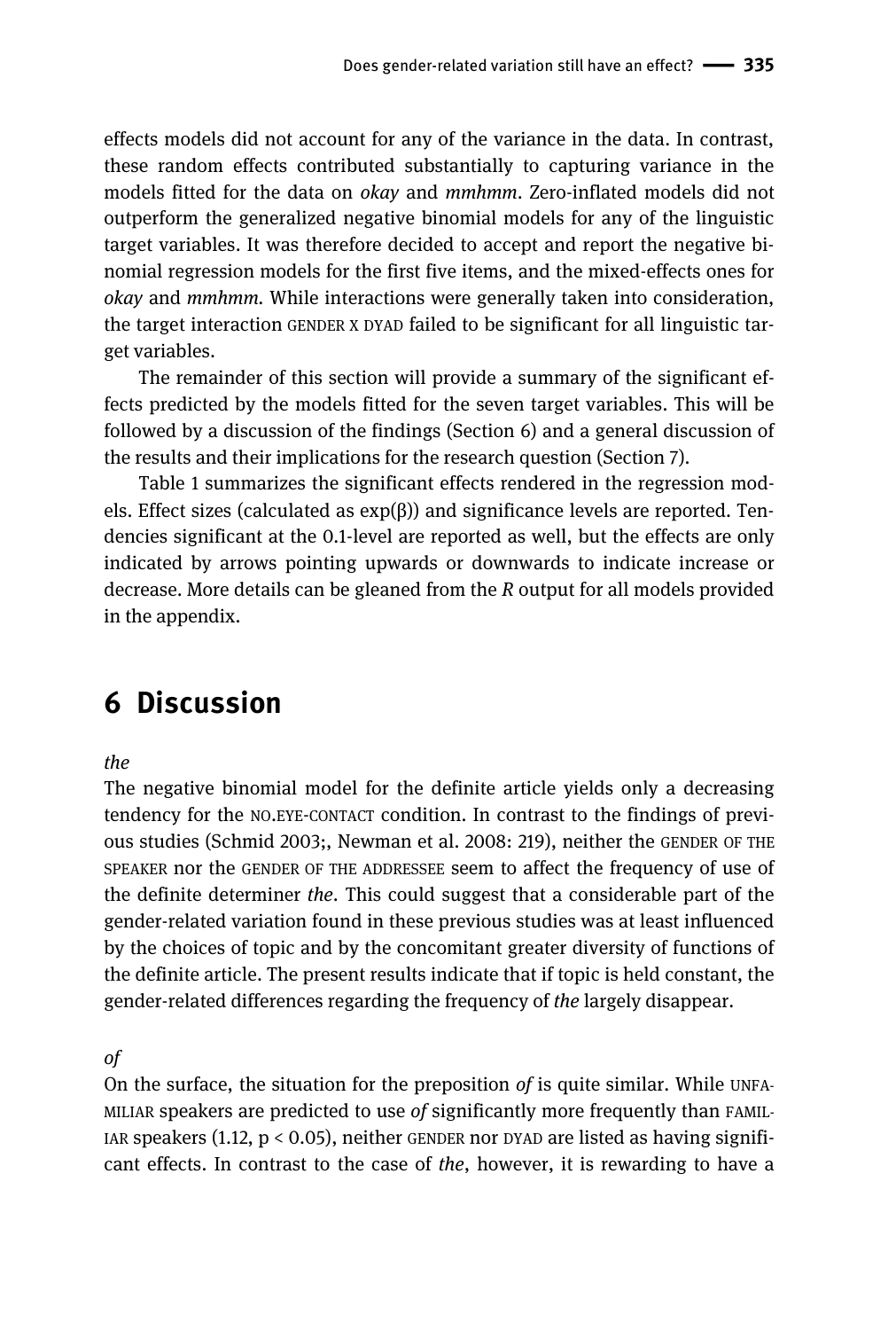closer look at the data for *of* from a gender-related perspective. Overall, the speakers in the corpus use the preposition *of* 4891 times. The very specific type of communication situation represented in the Map Task Corpus has the effect that two functions of the use of *of* strongly prevail: 3162 occurrences of the preposition occur as parts of spatial references containing the words *side, bottom, top, left, edge, right, middle, end, corner, level, site, outside, centre, point* and *tip*. Another 903 occurrences are parts of hedges or vague complex quantifiers using the nouns *sort* and *kind,* and *couple* and *bit* respectively. What is remarkable about this functional distinction is that the predictor GENDER affects these two usage-types in fundamentally different ways. This is demonstrated by regression models that were fitted separately for the different portions of the data<sup>4</sup>. As shown in Table 2, the predictions made by these models differ substantially.

| <b>Predictor GENDER</b><br>linguistic variable<br>n (type of model) |                           | <b>DYAD</b>              | <b>ROLE</b>               | <b>FAMILIARITY</b>             | <b>EYE-CONTACT</b>     |
|---------------------------------------------------------------------|---------------------------|--------------------------|---------------------------|--------------------------------|------------------------|
| of used in frequent<br>spatial references<br>$n = 3162$ (glm.nb)    | male<br>⇧<br>(p<0.1)      |                          |                           | unfamiliar<br>1.13<br>(p<0.05) |                        |
| of used in hedges and<br>vague quantifiers<br>$n = 903$ (glmer)     | male<br>0.68<br>(p<0.05)  |                          | giver<br>1.38<br>(p<0.05) |                                | no<br>⇧<br>(0.1)       |
| other uses of <i>of</i><br>$n = 826$ (glm.nb)                       | male<br>1.46<br>(p<0.001) | same<br>1.27<br>(p<0.05) | giver<br>0.80<br>(p<0.05) |                                | no<br>0.81<br>(p<0.05) |

**Tab. 2:** List of predictors credited with significant effects on different uses of the preposition *of*

The negative binomial model for the general spatial-reference uses of *of* yields a significant increasing effect for dialogues between UNFAMILIAR participants (1.13, p<0.05). There is only a tendency for *of* to be used more frequently by men. In contrast, MALE GENDER turns out to be a significant predictor with a decreasing, rather than increasing effect on the frequency of *of* used in hedges and vague

**<sup>4</sup>** For the spatial references, a mixed-effects model was not required because the random speaker effect did not capture any of the variation, while for the hedging use of *sort of* etc., the opposite was the case.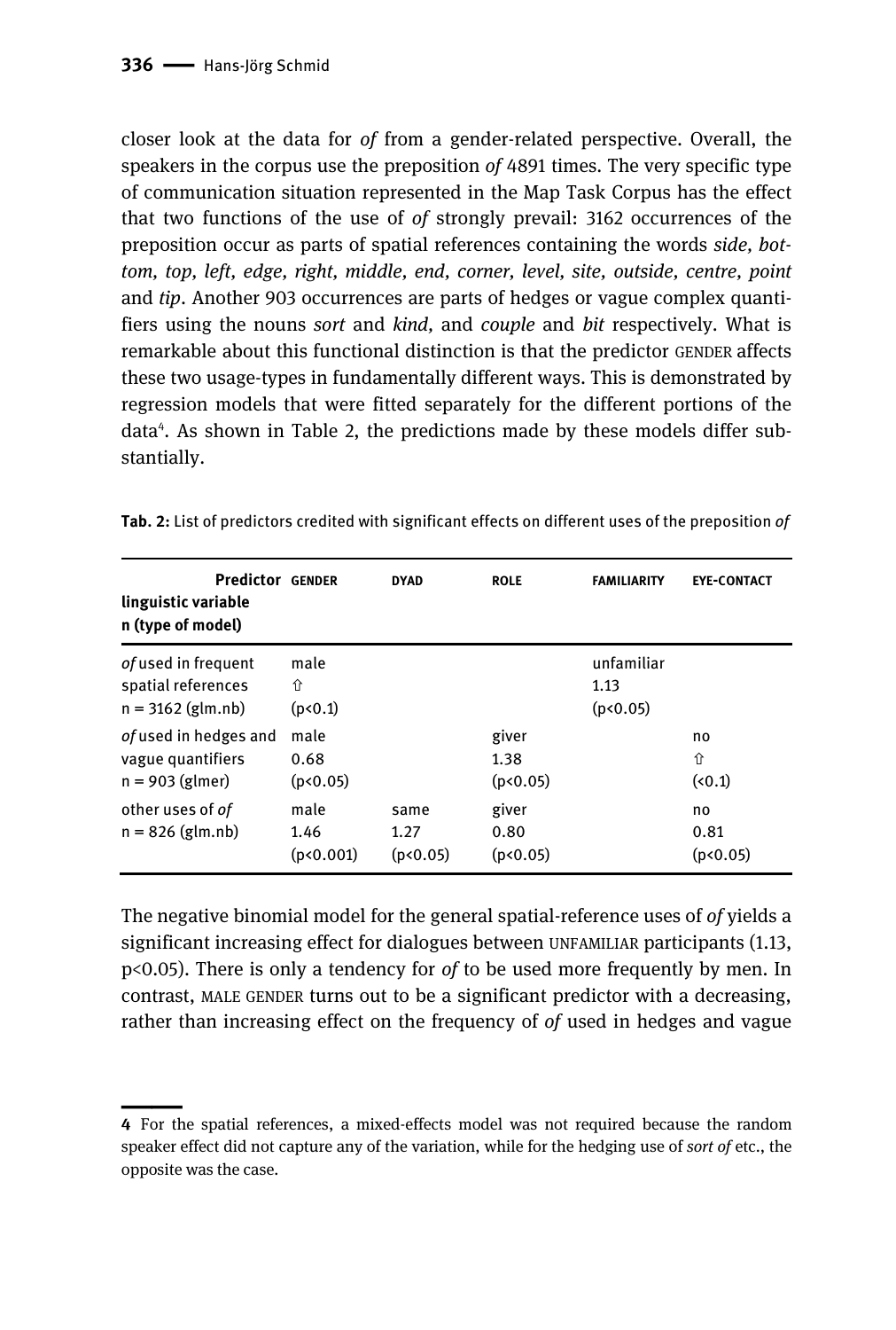quantifiers  $(0.68, p<0.05)$ , alongside the increasing effect of the role of GIVER (1.38, p<0.05). The strongest gender-linked effects are found in the negative binomial regression for the remaining 826 attestations in the corpus, which predicts a strong increase for MALE GENDER speakers (1.46, p<0.001) and SAME-GENDER DYADS (1.27, p<0.05). In addition, the model yields a decreasing effect for GIVERS  $(0.80, p<0.05)$  and for NO EYE-CONTACT situations  $(0.81, p<0.05)$ . The manual inspection of this portion of the data reveals that the strongest gender difference is found for very precise spatial references using fractions (*three quarters of, a third of, two thirds of* and *half of*) and cardinal or intermediate directions (*west of, east of, northwest of* etc.). The men in the corpus use these types of references more than 3.5 times more often than the women, which confirms earlier findings on the overuse of spatial references by men (Mulac and Lundell 1986: 89). In addition, the present results corroborate a number of stereotypes frequently voiced especially in the older language-and-gender literature (cf. e.g. Lakoff 1975): Women are likely to use hedges and vague language more frequently than men, while men are more likely to produce very precise spatial references, especially when talking to other men.

#### *and*

For the target variable *and*, the negative binomial model reveals significant effects for the predictors ROLE, EYE-CONTACT and also GENDER (cf. Table 1). The frequency of *and* is predicted to rise by a factor of 1.70 (p<0.001) for the role of GIVERS as opposed to FOLLOWERS, and to drop in the NO EYE-CONTACT condition  $(0.89, p<0.05)$ . In addition, the model predicts a drop by a factor of 0.87 for MALE as opposed to FEMALE speakers. While it seems rather difficult to interpret these findings, a closer inspection of the data indicates that the effect of GENDER can be attributed at least partly to two frequent and functionally similar types of sequences used by GIVERS while instructing FOLLOWERS where to go on the map: the complex continuative *and then* (e.g. *down towards the east and then back up again*) and sequences of spatial adverbs and the conjunction *and*, most frequently *right/left/up/down and* (e.g. *you turn right and go straight across*). These usage types account for 1133 and 447 occurrences respectively and thus for about 40% of the total of 3914 uses of *and*. A negative binomial model for this part of the data, which is also reported in the appendix, predicts a strong and significant decreasing effect for MALE GENDER (0.69, p<0.001). The corresponding model for the remaining 2440 uses of *and* does not include a significant effect for GENDER. This means that it seems legitimate to conclude that it is first and foremost the targeted subset which accounts for the effects of GENDER on the variable *and*. This specific usage of *and* as a general-purpose continuative typi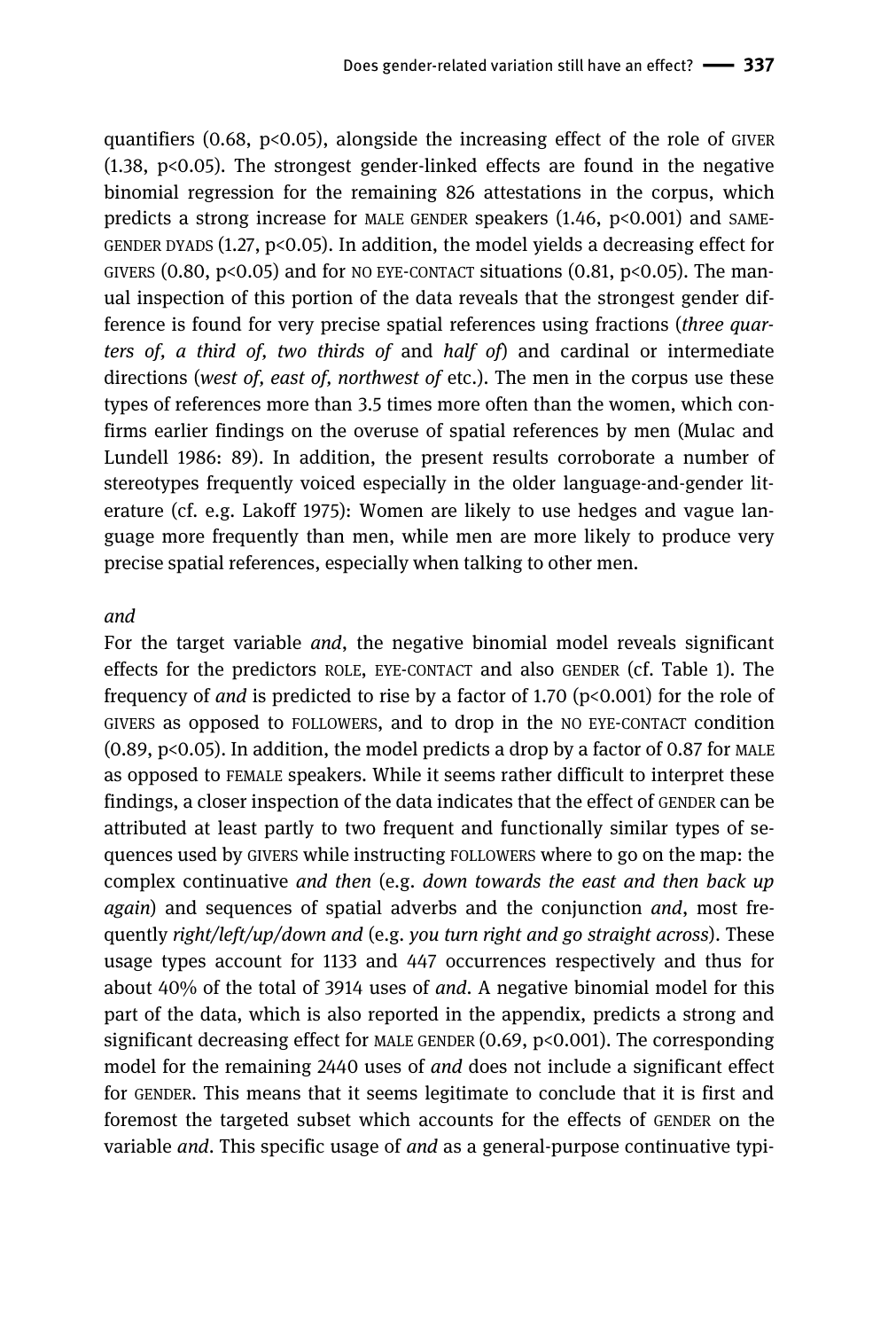cal of spontaneous speech (cf. Biber et al. 1999: 81–83) can be related to other features claimed to be overrepresented in the speech of women which signal high speaker involvement and conversational commitment (Tannen 1990).

#### *I*

A considerable part of the variation of the variable *I* is explained by the dominant variable ROLE, with GIVERS being predicted to be significantly less likely to use this pronoun than FOLLOWERS  $(0.23, p<0.001)$ . A second predictor with significant effect is FAMILIARITY (0.80, p<0.01). While findings by Schmid (2003) and Newman et al. (2008: 219) suggest that women use the first-person singular pronoun more frequently than men, this does not seem to be the case in conversations of this functionally restricted type and when topic is controlled.

#### *you*

The use of the target variable *you* is dominated by a single equally strong and predictable variable: a massive increase by a factor of  $3.11$  ( $p<0.001$ ) associated with the ROLE of GIVER. None of the other predictors comes close to achieving significant effects on the distribution of *you*. And, just for the record, for *you*, Newman et al. (2008: 220) observe a significant increasing effect for males, while Schmid (2003) observed a preponderance of *you* in female talk. This contradiction is not resolved by the analysis of the special dataset investigated in the present study.

#### *okay*

The mixed-effects model for the discourse marker *okay* also reveals a very strong effect of the predictor ROLE, viz. a decrease by a factor of  $0.38$  ( $p < 0.001$ ) for GIVERS. This is not surprising, since FOLLOWERS are much more likely to signal uptake than GIVERS. In addition, the model predicts tendencies for the variables EYE-CONTACT and DYAD. A preponderance of the use of *okay* in the speech of men, which is suggested by the analysis of the British National Corpus (BNC) reported in Schmid (2003), is not confirmed.

#### *mmhmm*

The mixed-effects model for the backchannel item transcribed as *mmhmm* in the corpus predicts a significant effect of GENDER. According to this model, MALES are significantly less likely  $(0.47, p<0.05)$  to produce this signal of active listenership than FEMALES. This result concurs with existing findings that men are more reluctant to show involvement and to contribute actively to the smooth flow of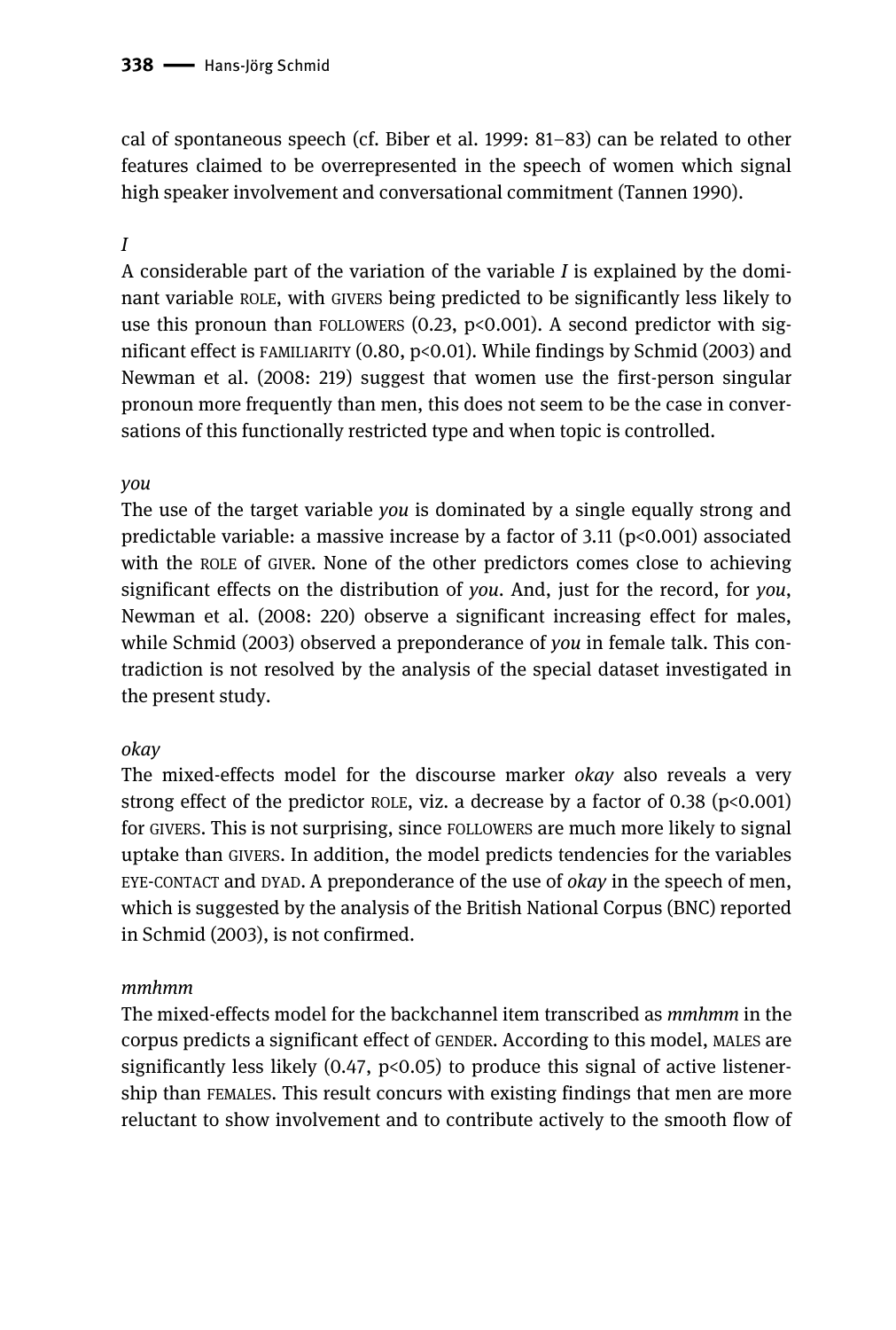conversation (e.g. Zimmermann and West 1975). In addition, ROLE is again included in the model as a very strong predictor  $(0.10, p<0.001)$ .

To summarize, the GENDER of the speaker is predicted to have significant effects on the frequencies of usage of the backchannel item *mmhmm*, on continuative uses of the conjunction *and* and on uses of the preposition *of* in the hedging constructions *sort of* and *kind of,* in the vague complex quantifiers *couple of* and *bit of* and in precise spatial references using fractions (*a third of* etc.) and cardinal and intermediate directions (*north of* etc.). The gender of addressees vis-àvis the gender of the speaker, i.e. the variable DYAD, was shown to have significant effects on the frequencies of occurrence of the remaining varied uses of the preposition *of.* Limited as these results are, they still mean that the zerohypothesis formulated in Section 2 must be rejected. Gender-related differences in frequencies of usage can indeed be observed for certain linguistic elements even if the variable TOPIC is kept constant.

The nature of the findings generally indicates that gender-specific language use seems to be dominant in the field of discourse-related elements: The variables *mmhmm*, continuative *and* as well as hedges and vague quantifiers including the preposition *of* turned out to be affected by GENDER and/or DYAD, while the frequency of items such as *the, I* and *you*, whose use is more strongly determined by grammatical and immediate pragmatic needs, seems to be immune to the influence of these factors, at least if TOPIC is as strictly controlled as in the present dataset. It is possible that the use of the discourse-related elements leaves more room for individual speaker habits and routines. This assumption would also be supported by the finding that the random speaker effects were mainly relevant for modelling these types of target variables.

## **7 General discussion and conclusion**

The language use and the choices of linguistic variants by given speakers in given situations are known to be subject to a wide range of factors: user-related variables such as the REGIONAL and SOCIAL BACKGROUND, EDUCATION, GENDER, AGE and ETHNICITY of the speaker, on the one hand, and use-related variables such as SETTING, PLACE, TIME, MEDIUM, PARTICIPANTS (and their user-related traits) as well as SUBJECT-MATTER and TOPIC, on the other. The user-related variable GENDER OF SPEAKER, the use-related variable GENDER OF ADDRESSEE and possible interactions between them served as target predictors of the present study. What was special about it is that an extraordinarily large number of potential confounds was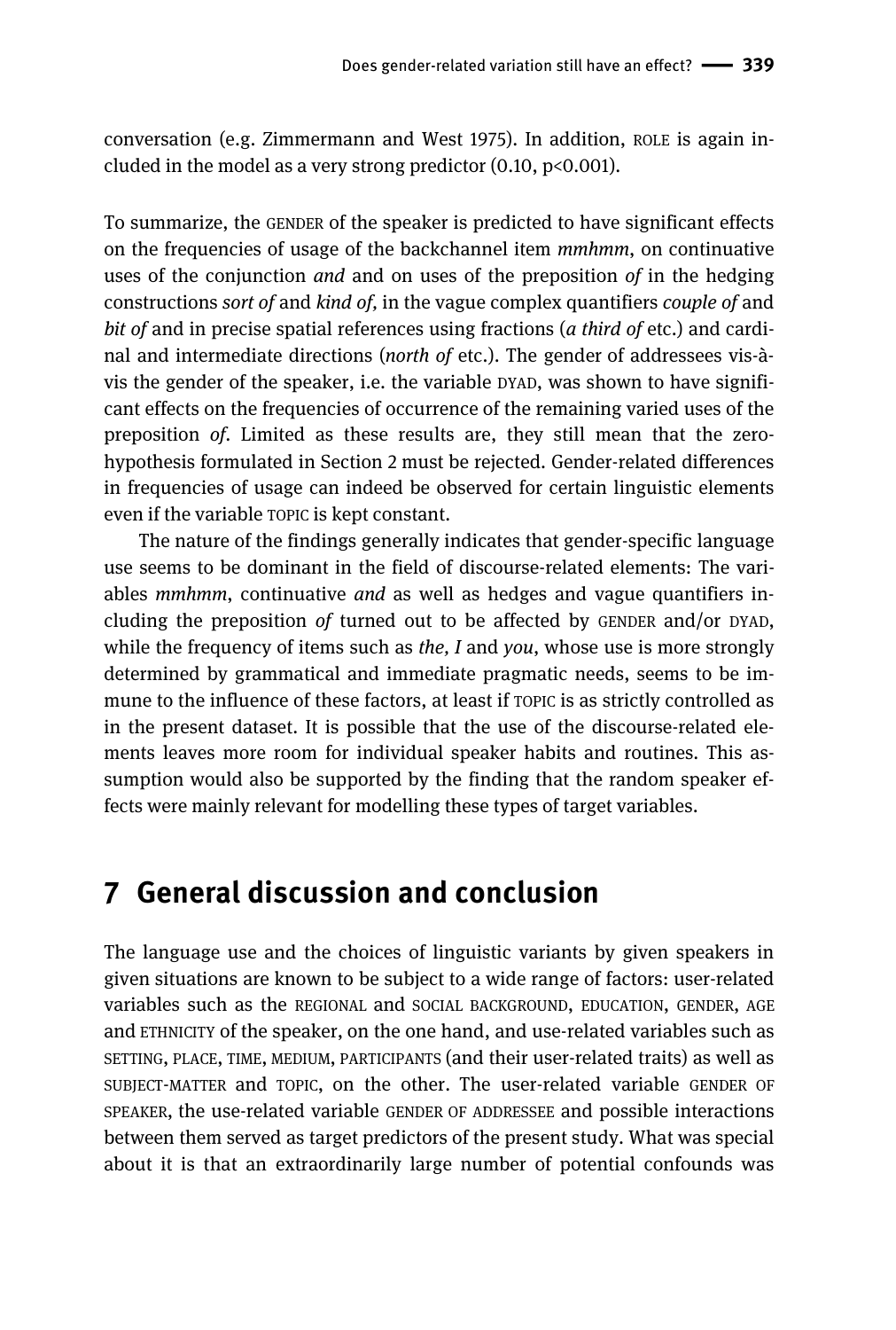controlled: The medium was spontaneous spoken speech throughout; all speakers were students of approximately the same age; almost all of them were native Scots and spoke Scottish English; all conversations were dialogues taking place under controlled conditions regarding the roles of the two participants and the familiarity and eye-contact between them. Plus, all conversations shared the same topic. The merit for all this of course goes to the compilers of the HCRC Map Task Corpus.

The regression models presented above indicate that the variables GENDER OF SPEAKER and GENDER OF ADDRESSEE have significant effects on the frequencies of occurrence of four of the seven target items. The research question posed in the title of this paper can therefore be answered with a cautious "yes, to some extent gender-related variation continues to have an effect on language use, even when topic and virtually everything else is controlled". It is hoped that this insight is of use in further studies on language and gender and sparks off further investigations.

Three pre-final caveats are called for: As pointed out above, the language used in the course of solving the map task is very special in terms of its limited functional diversity and reduced linguistic complexity. It is not unlikely that a greater degree of gender-related variation would be observed if TOPIC was controlled in a less strict way, so that speakers remained free to exploit the full lexical and grammatical resources of the spoken medium. Second, the material making up the HCRC Map Task Corpus was collected in the early 1980s when gender roles and identities, both linguistic and otherwise, were different from what they are today. One would hope that a replication of this study with material elicited under identical conditions today would yield different results. And third, while the present findings could possibly have far-reaching implications for studies of language and gender, to go into these implications was beyond the scope of the present contribution.

This leaves me with one final question I want to address to the dedicatee of this volume: What on earth, in the context of the present paper, could be "the meaning of variation" (Geeraerts and Kristiansen 2014)?

## **Acknowledgement**

I am greatly indebted to Franziska Günther, Daphné Kerremans and Gill Woodman for their comments on an earlier version of this paper, and to Alexander Bauer from the Statistical Consulting Unit at Ludwig Maximilians University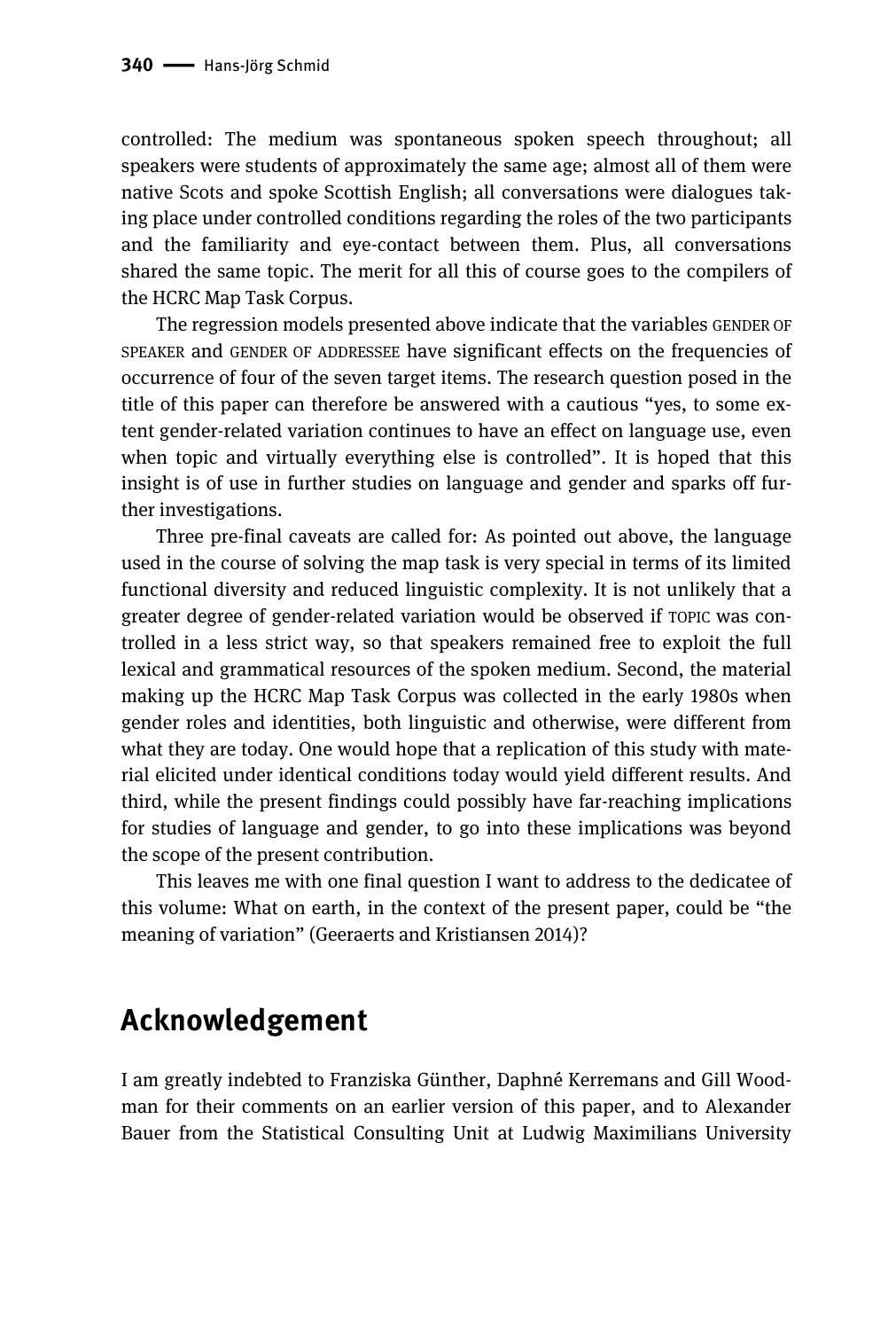Munich directed by Helmut Küchenhoff for his expert advice on the statistics used in this paper.

# **Appendix**

| Coefficients:      |                 |                   |           |           |       |
|--------------------|-----------------|-------------------|-----------|-----------|-------|
|                    | <b>Estimate</b> | <b>Std. Error</b> | z value   | Pr(>  z ) |       |
| (Intercept)        | $-2.4289195$    | 0.0390445         | $-62.209$ | $<$ 2e-16 | $***$ |
| gendermale         | 0.0364854       | 0.0260763         | 1.399     | 0.1618    |       |
| dyadsame           | 0.0004823       | 0.0283781         | 0.017     | 0.9864    |       |
| rolegiver          | $-0.0197464$    | 0.0248840         | $-0.794$  | 0.4275    |       |
| eyeno              | $-0.0465606$    | 0.0260839         | $-1.785$  | 0.0743    |       |
| familiarunfamiliar | 0.0382661       | 0.0259835         | 1.473     | 0.1408    |       |

**Tab. 3:** Negative binomial regression for the target variable *the*

**Tab. 4:** Negative binomial regression for the target variable *of*

| Coefficients:      |                 |                   |           |                   |
|--------------------|-----------------|-------------------|-----------|-------------------|
|                    | <b>Estimate</b> | <b>Std. Error</b> | z value   | Pr(>  z )         |
| (Intercept)        | $-3.740793$     | 0.071983          | $-51.968$ | $***$<br>$2e-16$  |
| gendermale         | 0.078108        | 0.047544          | 1.643     | 0.1004            |
| dvadsame           | 0.083790        | 0.05185           | 1.616     | 0.1061            |
| rolegiver          | 0.005032        | 0.045278          | 0.111     | 0.9115            |
| eyeno              | 0.062443        | 0.047582          | 1.312     | 0.1894            |
| familiarunfamiliar | 0.117902        | 0.047208          | 1.473     | $\star$<br>0.0125 |

**Tab. 5:** Negative binomial regression for the target variable *and*

| Coefficients: |                 |                   |          |            |       |
|---------------|-----------------|-------------------|----------|------------|-------|
|               | <b>Estimate</b> | <b>Std. Error</b> | z value  | Pr(>  z )  |       |
| (Intercept)   | $-4.03461$      | 0.08652           | $-46.63$ | <2e-16     | $***$ |
| gendermale    | $-0.13964$      | 0.0575            | $-2.428$ | $0.0152$ * |       |
| dyadsame      | 0.01205         | 0.06249           | 0.193    | 0.8471     |       |
| rolegiver     | 0.53262         | 0.05601           | 9.51     | $<$ 2e-16  | $***$ |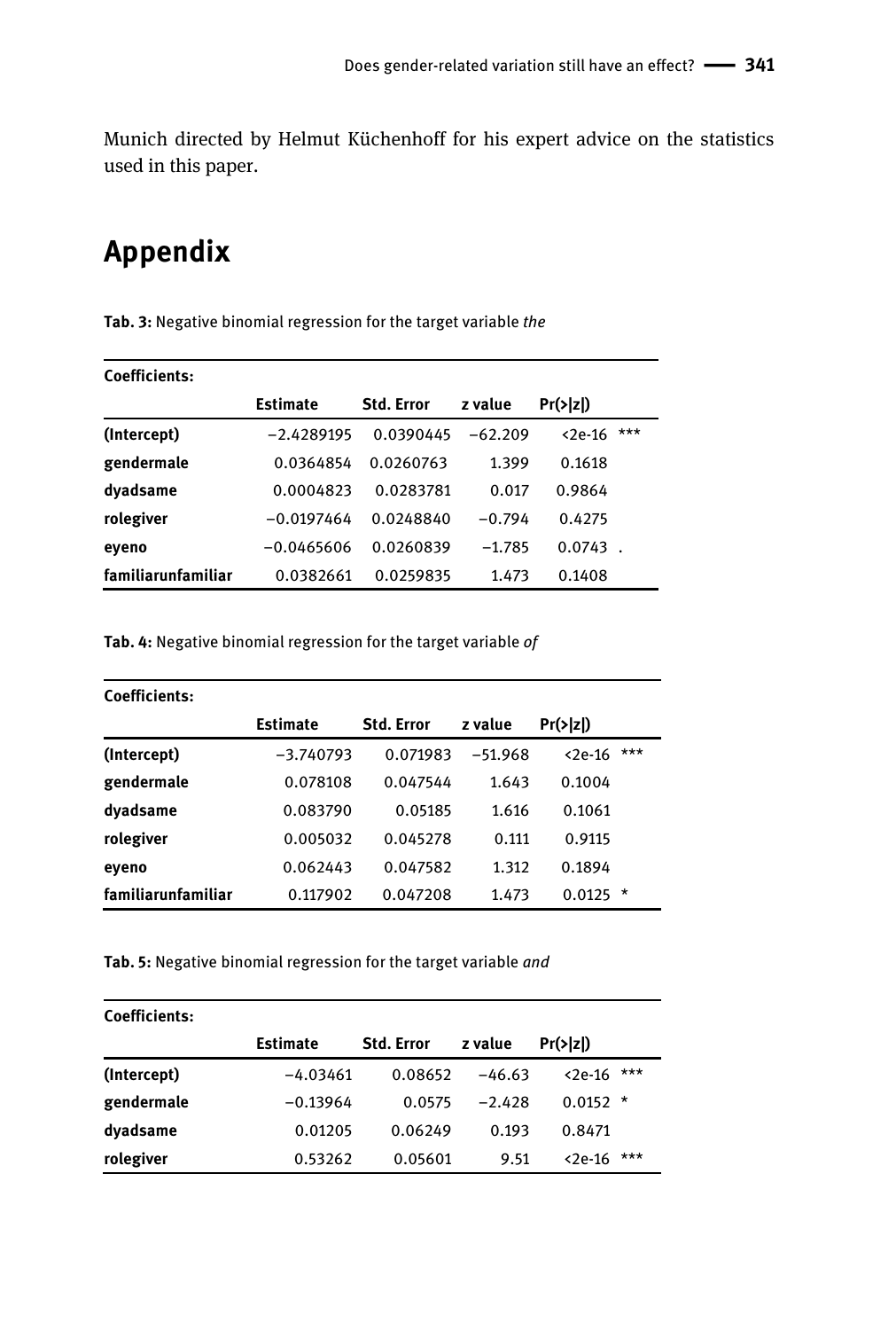|                    | Estimate   | Std. Error zvalue |                   | Pr(>  z )  |  |
|--------------------|------------|-------------------|-------------------|------------|--|
| eveno              | $-0.11715$ |                   | $0.05756 - 2.035$ | $0.0418$ * |  |
| familiarunfamiliar | 0.07602    | 0.05725           | 1.328             | 0.1842     |  |

**Tab. 6:** Negative binomial regression for the target variable *I*

| Coefficients:      |            |                   |           |           |       |
|--------------------|------------|-------------------|-----------|-----------|-------|
|                    | Estimate   | <b>Std. Error</b> | z value   | Pr(>  z ) |       |
| (Intercept)        | $-3.17289$ | 0.11122           | $-28.527$ | $& 2e-16$ | $***$ |
| gendermale         | 0.11893    | 0.07722           | 1.54      | 0.12354   |       |
| dvadsame           | $-0.12504$ | 0.08337           | $-1.5$    | 0.13368   |       |
| rolegiver          | $-1.48285$ | 0.07353           | $-20.165$ | $& 2e-16$ | $***$ |
| eveno              | 0.105      | 0.07727           | 1.359     | 0.17418   |       |
| familiarunfamiliar | $-0.21924$ | 0.07672           | $-2.858$  | 0.00426   | $***$ |

#### **Tab. 7:** Negative binomial regression for the target variable *you*

| Coefficients:      |            |                   |           |           |       |
|--------------------|------------|-------------------|-----------|-----------|-------|
|                    | Estimate   | <b>Std. Error</b> | z value   | Pr(>  z ) |       |
| (Intercept)        | -4.01174   | 0.077743          | $-51.602$ | $<$ 2e-16 | $***$ |
| gendermale         | $-0.0614$  | 0.050535          | $-1.215$  | 0.224     |       |
| dvadsame           | 0.026062   | 0.054983          | 0.474     | 0.636     |       |
| rolegiver          | 1.135047   | 0.050558          | 22.45     | $2P-16$   | $***$ |
| eveno              | 0.003375   | 0.050595          | 0.067     | 0.947     |       |
| familiarunfamiliar | $-0.00762$ | 0.050275          | $-0.152$  | 0.879     |       |

**Tab. 8:** Mixed-effects regression for the target variable *okay*

| <b>Random effects:</b> |                                       |                   |          |           |
|------------------------|---------------------------------------|-------------------|----------|-----------|
| <b>Groups</b>          | Name                                  | Variance          | Std.Dev. |           |
| id.sp                  | (Intercept)                           | 0.3409            | 0.5839   |           |
| Residual               |                                       | 0.5142            | 0.7171   |           |
|                        | Number of obs: 256, groups: id.sp, 64 |                   |          |           |
| <b>Fixed effects:</b>  |                                       |                   |          |           |
|                        | <b>Estimate</b>                       | <b>Std. Error</b> | z value  | Pr(>  z ) |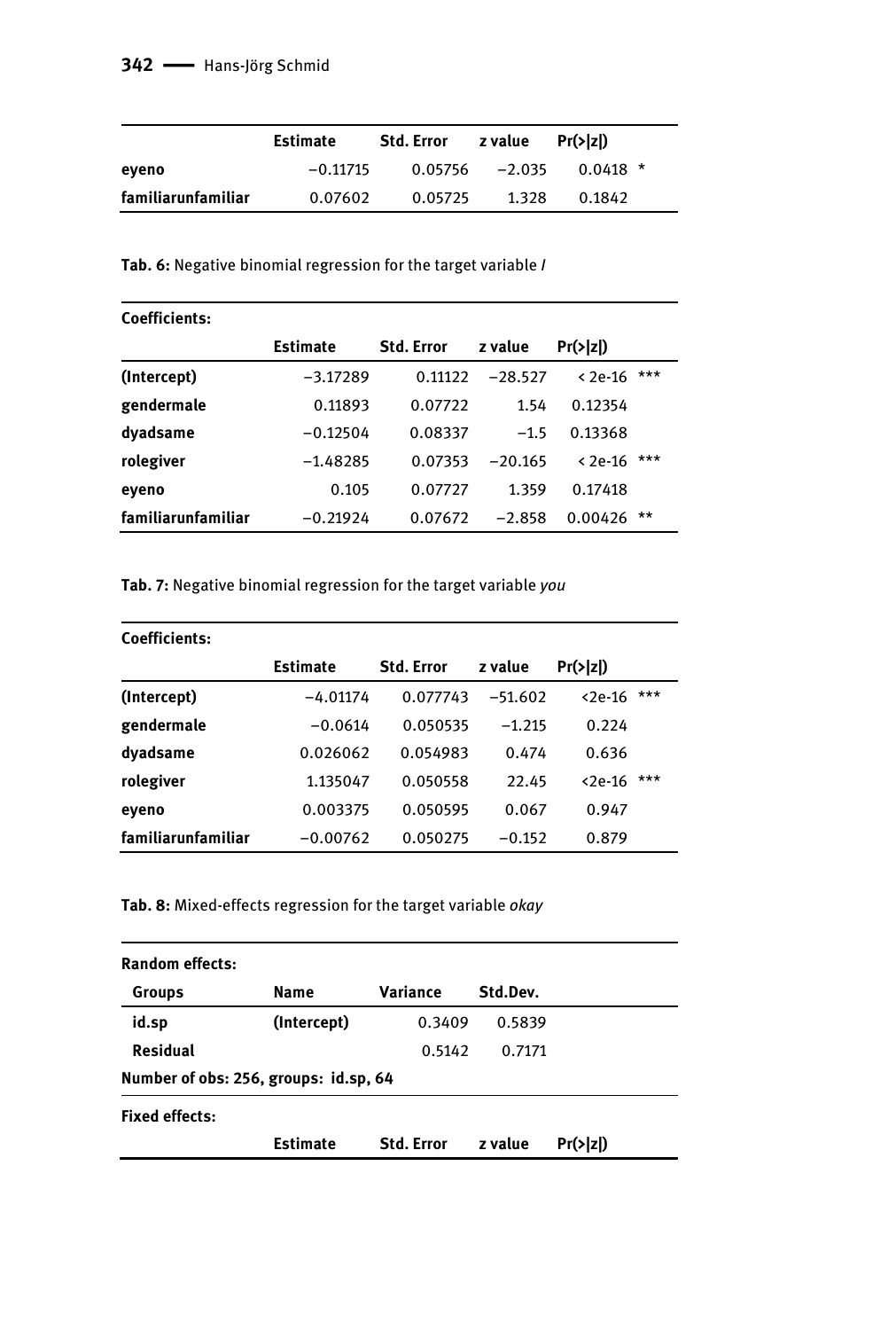|                    | <b>Estimate</b> | <b>Std. Error</b> | z value   | Pr(>  z )  |       |
|--------------------|-----------------|-------------------|-----------|------------|-------|
| (Intercept)        | $-3.8538$       | 0.3163            | $-12.186$ | $& 2e-16$  | $***$ |
| gendermale         | $-0.2026$       | 0.2576            | $-0.787$  | 0.4315     |       |
| dyadsame           | $-0.3621$       | 0.1992            | $-1.818$  | $0.0691$ . |       |
| rolegiver          | $-0.9647$       | 0.1407            | $-6.859$  | 6.95E-12   | $***$ |
| eveno              | 0.4554          | 0.2611            | 1.745     | $0.0811$ . |       |
| familiarunfamiliar | $-0.1313$       | 0.1505            | $-0.873$  | 0.3829     |       |

**Tab. 9:** Mixed-effects regression for the target variable *mmhmm*

| <b>Random effects:</b> |                                       |                   |           |           |          |
|------------------------|---------------------------------------|-------------------|-----------|-----------|----------|
| <b>Groups</b>          | Name                                  | Variance          | Std.Dev.  |           |          |
| id.sp                  | (Intercept)                           | 0.6832            | 0.8265    |           |          |
| <b>Residual</b>        |                                       | 0.6965            | 0.8345    |           |          |
|                        | Number of obs: 256, groups: id.sp, 64 |                   |           |           |          |
| <b>Fixed effects:</b>  |                                       |                   |           |           |          |
|                        | <b>Estimate</b>                       | <b>Std. Error</b> | z value   | Pr(>  z ) |          |
| (Intercept)            | $-4.22432$                            | 0.36821           | $-11.473$ | $2e-16$   | $***$    |
| gendermale             | $-0.75671$                            | 0.32106           | $-2.357$  | 0.0184    | $^\star$ |

**dyadsame** 0.15061 0.23381 0.644 0.5195 **rolegiver** –2.28771 0.17111 –13.37 <2e-16 \*\*\* **eyeno** –0.32986 0.32195 –1.025 0.3056 **familiarunfamiliar** –0.08016 0.17105 –0.469 0.6393

| Tab. 10: Negative binomial regression for the target variable side/bottom/top etc. of |  |
|---------------------------------------------------------------------------------------|--|

| Coefficients:      |            |                   |          |           |         |
|--------------------|------------|-------------------|----------|-----------|---------|
|                    | Estimate   | <b>Std. Error</b> | z value  | Pr(>  z ) |         |
| (Intercept)        | $-4.10042$ | 0.09244           | -44.356  | $2e-16$   | $***$   |
| gendermale         | 0.10665    | 0.06154           | 1.733    | 0.0831    |         |
| dyadsame           | 0.01863    | 0.06672           | 0.279    | 0.78      |         |
| rolegiver          | $-0.01571$ | 0.05854           | $-0.268$ | 0.7885    |         |
| eyeno              | 0.05444    | 0.06156           | 0.884    | 0.3766    |         |
| familiarunfamiliar | 0.12661    | 0.06114           | 2.071    | 0.0384    | $\star$ |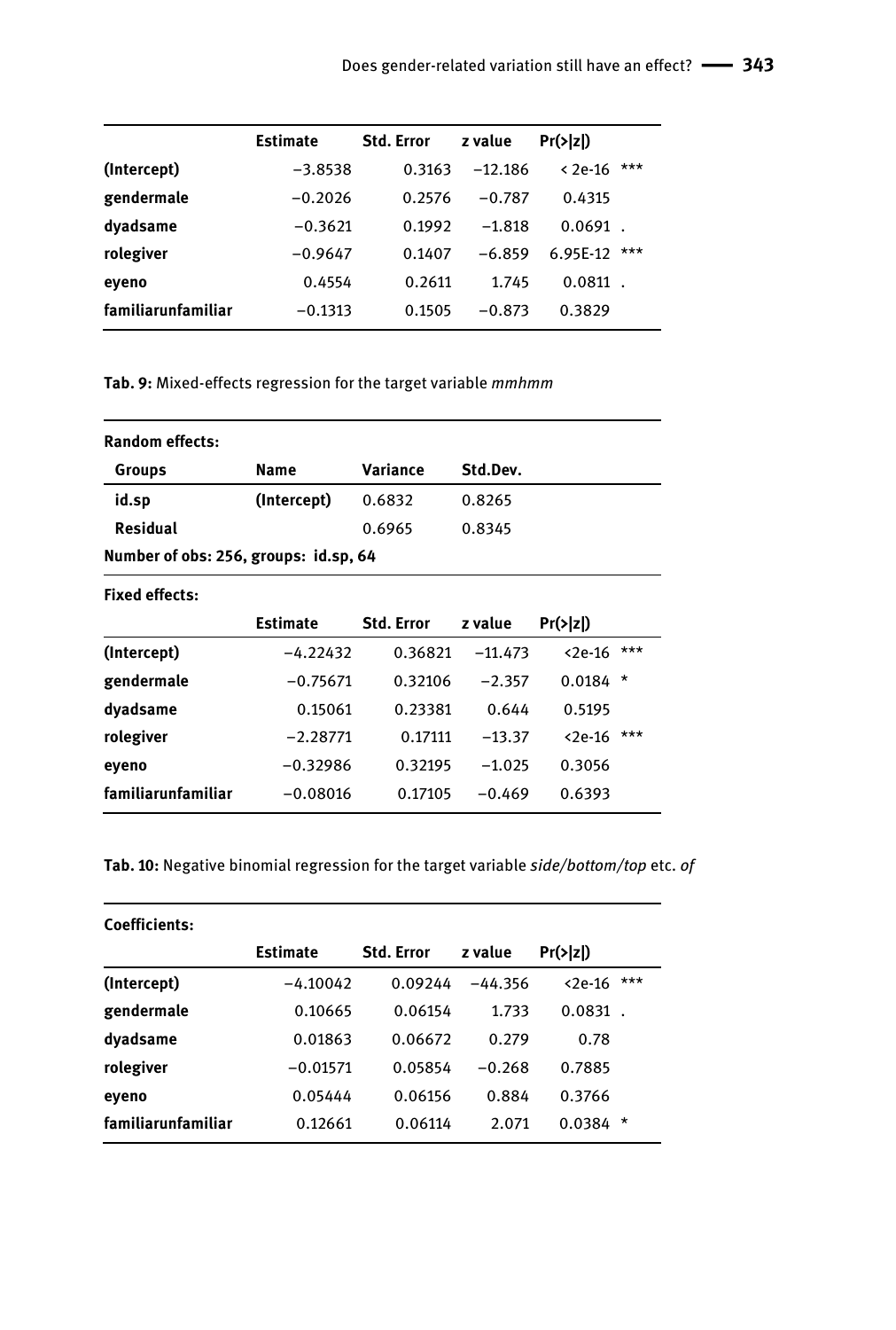| <b>Random effects:</b>                |                 |                   |           |           |         |
|---------------------------------------|-----------------|-------------------|-----------|-----------|---------|
| <b>Groups</b>                         | Name            | Variance          | Std.Dev.  |           |         |
| id.sp                                 | (Intercept)     | 0.0760            | 0.2757    |           |         |
| Residual                              |                 | 0.6533            | 0.8082    |           |         |
| Number of obs: 256, groups: id.sp, 64 |                 |                   |           |           |         |
| <b>Fixed effects:</b>                 |                 |                   |           |           |         |
|                                       | <b>Estimate</b> | <b>Std. Error</b> | z value   | Pr(>  z ) |         |
| (Intercept)                           | $-5.81885$      | 0.27043           | $-21.517$ | $2e-16$   | $***$   |
| gendermale                            | $-0.38501$      | 0.18828           | $-2.045$  | 0.0409    | $\star$ |
| dvadsame                              | 0.18588         | 0.18859           | 0.986     | 0.3243    |         |
| rolegiver                             | 0.31925         | 0.15469           | 2.064     | $0.039$ * |         |
| eyeno                                 | 0.34392         | 0.18746           | 1.835     | 0.0666    |         |
| familiarunfamiliar                    | 0.06137         | 0.16121           | 0.381     | 0.7035    |         |

**Tab. 11:** Mixed-effects regression for the target variable *sort/kind/couple/bit of*

**Tab. 12:** Negative binomial regression for remaining 826 occurrences of *of*

| Coefficients:      |                 |                   |           |           |         |
|--------------------|-----------------|-------------------|-----------|-----------|---------|
|                    | <b>Estimate</b> | <b>Std. Error</b> | z value   | Pr(>  z ) |         |
| (Intercept)        | -5.54344        | 0.15213           | $-36.438$ | $& 2e-16$ | $***$   |
| gendermale         | 0.38152         | 0.09944           | 3.837     | 0.000125  | $***$   |
| dvadsame           | 0.24198         | 0.10976           | 2.205     | 0.027481  | $\star$ |
| rolegiver          | $-0.22328$      | 0.09283           | $-2.405$  | 0.016165  | $\star$ |
| eveno              | $-0.20587$      | 0.09823           | $-2.096$  | 0.036099  | $\star$ |
| familiarunfamiliar | 0.05659         | 0.09735           | 0.581     | 0.561029  |         |

**Tab. 13:** Negative binomial regression for *and then* and *right/left/up/down and*

| Coefficients: |                 |                   |           |                |       |
|---------------|-----------------|-------------------|-----------|----------------|-------|
|               | <b>Estimate</b> | <b>Std. Error</b> | z value   | Pr(>  z )      |       |
| (Intercept)   | $-5.08935$      | 0.143783          | $-35.396$ | $& 2e-16$      | $***$ |
| gendermale    | $-0.36419$      | 0.0957            | $-3.806$  | 0.000142       | $***$ |
| dyadsame      | 0.007006        | 0.103521          |           | 0.068 0.946046 |       |
| rolegiver     | 0.793976        | 0.094503          | 8.402     | $& 2e-16$      | $***$ |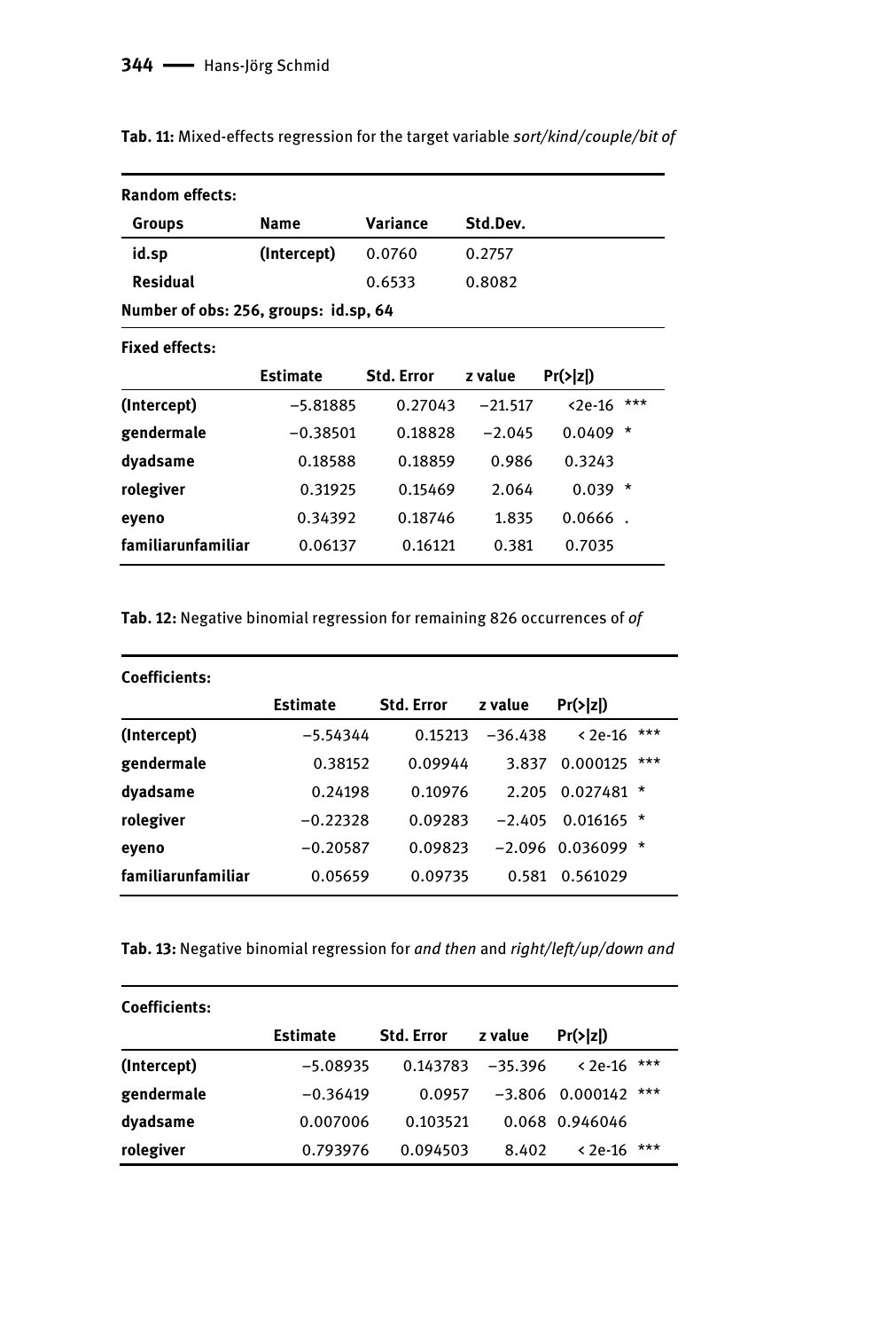|                    | Estimate   | Std. Error | z value | Pr(>  z )                    |
|--------------------|------------|------------|---------|------------------------------|
| eveno              | $-0.19461$ |            |         | $0.09573 - 2.033 0.042057$ * |
| familiarunfamiliar | 0.198483   | 0.095154   |         | $2.086$ 0.036987 $*$         |

**Tab. 14:** Negative binomial regression for remaining uses of *and*

| Coefficients:      |                 |                   |           |           |       |
|--------------------|-----------------|-------------------|-----------|-----------|-------|
|                    | <b>Estimate</b> | <b>Std. Error</b> | z value   | Pr(>  z ) |       |
| (Intercept)        | -4.48682        | 0.101574          | $-44.173$ | $<$ 2e-16 | $***$ |
| gendermale         | $-0.05841$      | 0.06702           | $-0.872$  | 0.383     |       |
| dvadsame           | 0.002675        | 0.066984          | 0.04      | 0.968     |       |
| rolegiver          | 0.017901        | 0.073068          | 0.245     | 0.806     |       |
| eveno              | 0.376237        | 0.065092          | 5.78      | 7.47E-09  | $***$ |
| familiarunfamiliar | 0.000516        | 0.066748          | 0.008     | 0.994     |       |

### **References**

- Anderson, Anne H., Miles Bader, Ellen Gurman Bard, Elizabeth Boyle, Gwyneth Doherty, Simon Garrod, Stephen Isard, Jacqueline Kowtko, Jan McAllister, Jim Miller, Catherine Sotillo, Henry S. Thompson & Regina Weinert. 1991. The HCRC Map Task Corpus. *Language and Speech* 34(4), 4351–4366.
- Biber, Douglas, Susan Conrad, Geoffrey Leech, Stig Johannson & Edward Finegan. 1999. *Longman grammar of spoken and written English*. London: Longman.
- Bilous, Frances R. & Robert M. Krauss. 1988. Dominance and accommodation in the conversational behaviors of same- and mixed-gender dyads. *Language and Communication* 8(3-4). 183–194.
- Fahrmeier, Ludwig, Thomas Kneib, Stefan Lang & Brian Marx. 2013. *Regression: Models, methods and applications*. Berlin & Heidelberg: Springer.
- Geeraerts, Dirk & Gitte Kristiansen. 2014. Cognitive linguistics and language variation. In Jeannette Littlemore & John Taylor (eds.), *The Bloomsbury companion to cognitive linguistics*, 202–217. London & New York: Bloomsbury.
- Hancock, Adrienne B. & Benjamin A. Rubin. 2015. Influence of communication partner's gender on language. *Journal of Language and Social Psychology* 34(1). 46–64.
- Hilbe, Joseph M. 2011. *Negative binomial regression*, 2nd edn. Cambridge: Cambridge University Press.
- Hirschmann, Lynette. 1994. Female-male differences in conversational interaction. *Language in Society* 23(3). 427–442.
- Lakoff, Robin T. 1975. *Language and woman's place*. New York, NY: Oxford University Press.